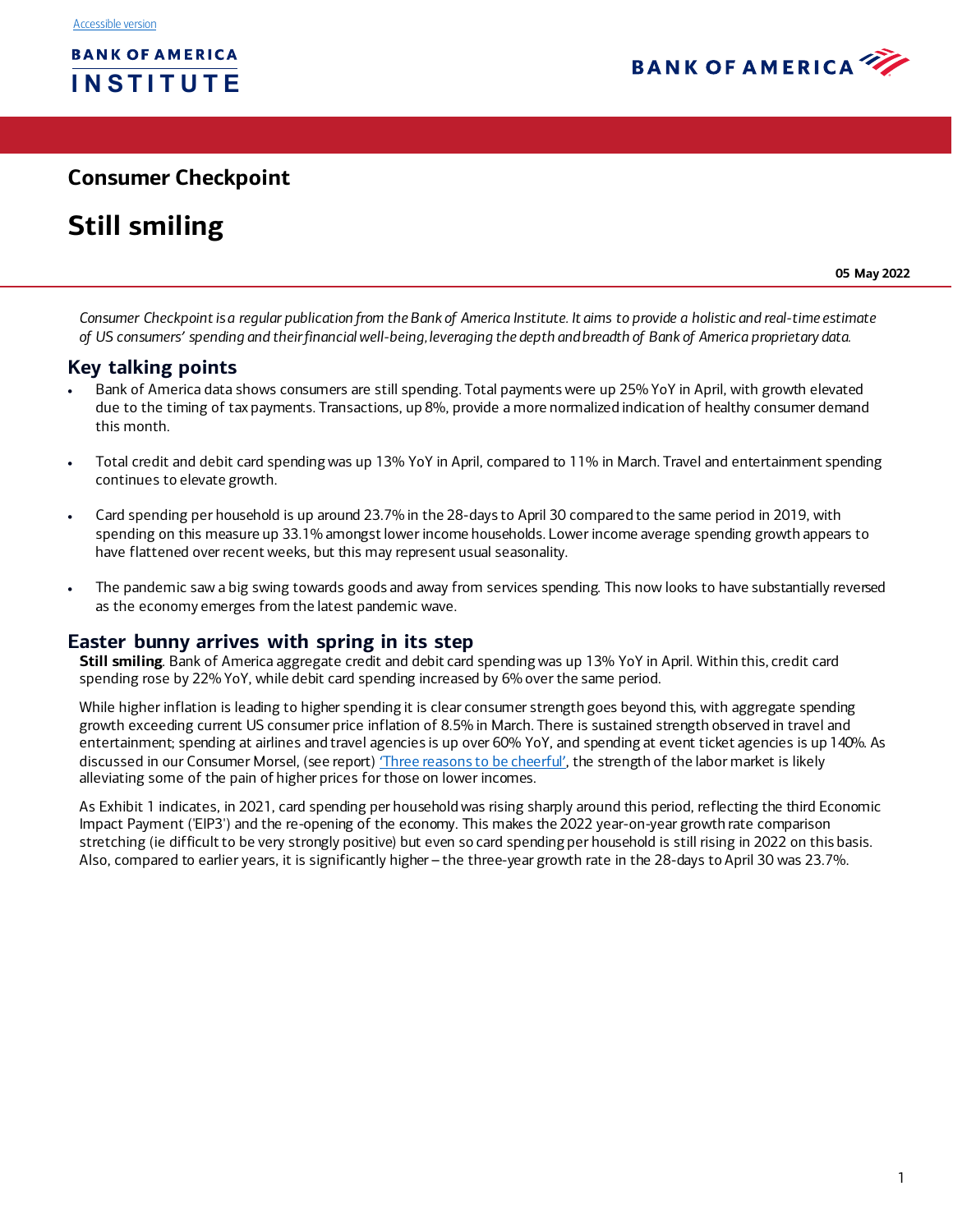

Average daily card spending is climbing in 2022 and is higher than each of the last three years



Source: Bank of America Internal Data

**Lower income spending rising sharply over pre-pandemic level.** It is really in lower income households (<\$50k) where the comparison to 2021 is very 'challenging' (ie very difficult to get high positive growth rates on a year earlier) as illustrated in Exhibit 2. This group's spending was really ramping up as stimulus checks were paid and people re-engaged with the economy at this time in 2021. In 2021 households with higher income (>\$125k) saw a smaller lift in spending per household. Overall though, the lower income group is tracking much larger increases in spending compared to pre-pandemic 2019 spending levels In the most recent monthly data, there has been some flattening in spending, particularly among lower income households, but it is too early to say if this simply represents the normal seasonal pattern.

#### Exhibit 2: Average daily total card spending per household with income below \$50k (rolling 28-day averages, indexed to 2019 average spend)

Card spending for households with incomes below \$50k was rising very strongly in 2021. In 2022 it is still managing to increase relative to 2021



Exhibit 3: Average daily total card spending per household with income above \$125k (rolling 28-day averages, indexed to 2019 average spend)

In 2021 households with incomes above \$125k saw a smaller lift in spending per household

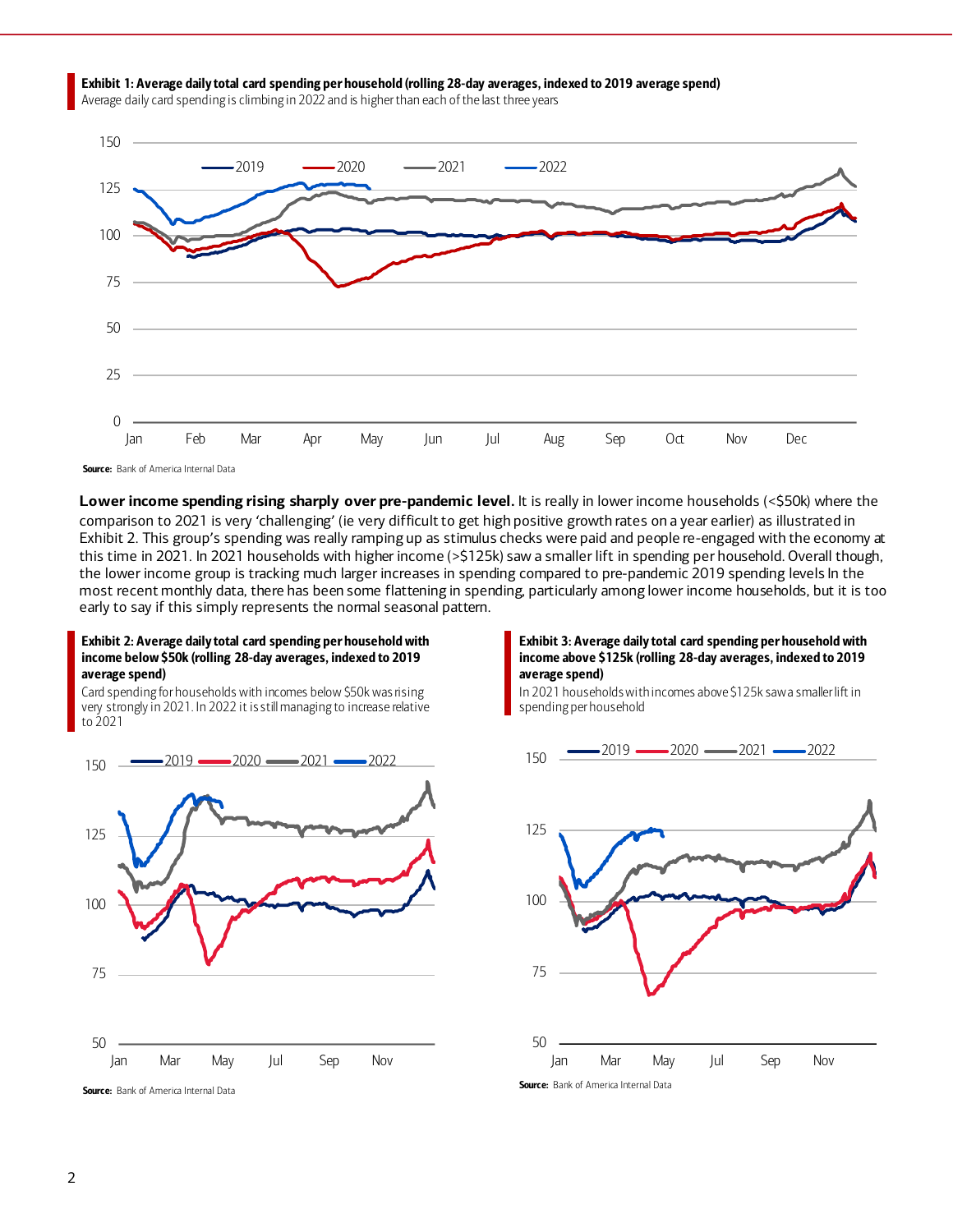Interestingly, the picture of a relatively strong performance in spending among lower income households is supported by the latest BofA US Consumer Confidence Indicato[r \(Exhibit 4](#page-2-0)) which is produced by the BofA Global Research team (refer to methodology below). Recent confidence level readings in 2022 have seen stability in the consumer confidence of the lower income consumer, while the confidence of higher income consumers has fallen. This is despite considerable amount of newsflow around inflation and price rises, which might have been expected to dent the confidence of lower income groups. One explanation could be the strength of the labor market and wage growth is helping offset some inflationary concerns.



#### <span id="page-2-0"></span>Exhibit 4: BofA US Consumer Confidence Indicator by income groups (% Daily weighted moving average)

Sentiment of higher income consumers have plunged, while it is holding up betterfor lower income groups

Source: BofA Global Research

The indicator identified as the BofA US Consumer Confidence Indicator above is intended to be an indicative metric only and may not be used for reference purposes or as a measure of performance for any financial instrument or contract, or otherwise relied upon by third parties for any other purpose, without the prior written consent of BofA Global Research. This indicator was not created to act as a benchmark. The 28 day rolling moving average is weighted by the daily sample size during the 28-day window. Average sample size: 2,914 per 28-day window (14-day 1,460). Data through April 21.

# **Rotation, Rotation, Rotation**

The successive waves of the pandemic saw households holding back on services spending, both through choice and by mandate, with the initial strict lockdowns closing restaurants, theatres and travel for example. But, as the US has re-opened following the omicron wave, there has been a resumption of services spending. As Exhibit 5 shows, the ratio of household card spending on 'goods' (as measured by retail sales categories less restaurants) and 'services' (the remaining part of card spending) is now more or less back at 2019 levels for both higher and lower income households.

As a result, the recent momentum in services spending per household, up over 20% in the three years to April 2022, may be expected to slow eventually. At the same time, higher goods prices for things like fuel and food are likely to support goods spending, even if volumes are pressured.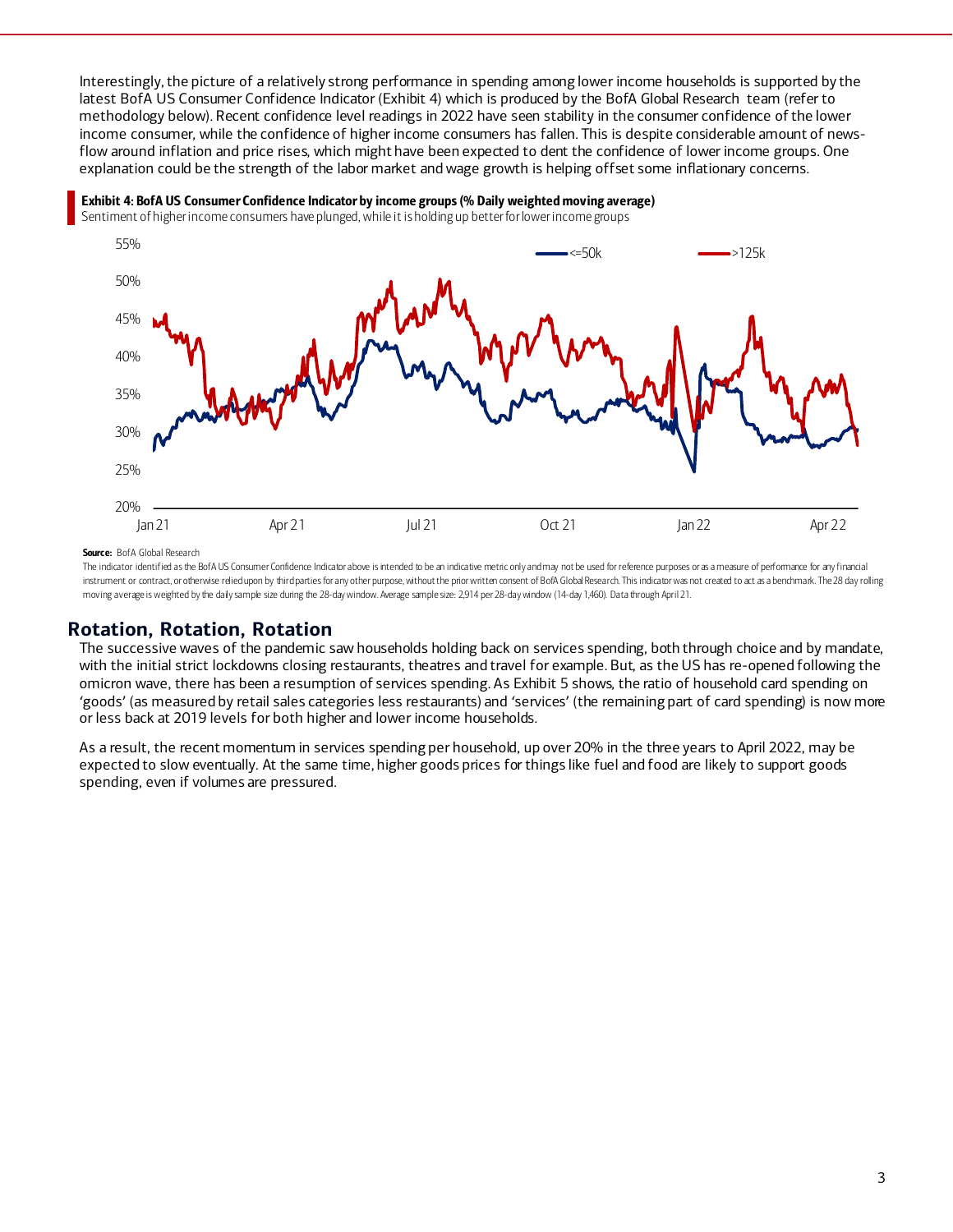#### Exhibit 5: The monthly ratio of card spending per household on retail ex restaurants ('goods') to 'services'

During lockdowns spending on goods rose relative to services spending. In the current period the ratio is more in line with the level in 2019.



Source: Bank of America Internal Data

# **Broader payments data supports growth**

For April, Bank of America payments data supports the robust story coming out of credit and debit card spending. Growth across all channels was up 25% YoY in April, elevated due to the timing of this year's tax payment deadline relative to last year. Transaction growth, a more normalized indicator this month, was up 8%.

Zooming out on a longer time horizon underscores the strong growth we've observed as compared to pre-pandemic. April year to date total payments and card spending was up 17% YoY and 15% respectively, topping the pre-pandemic growth rates.

Overall, internal Bank of America data continues to paint a healthy picture of the consumer.

Exhibit 6: Year-to-date total payments and credit/debit payments (% y/y) and net change in confirmed US coronavirus cases ('000s)

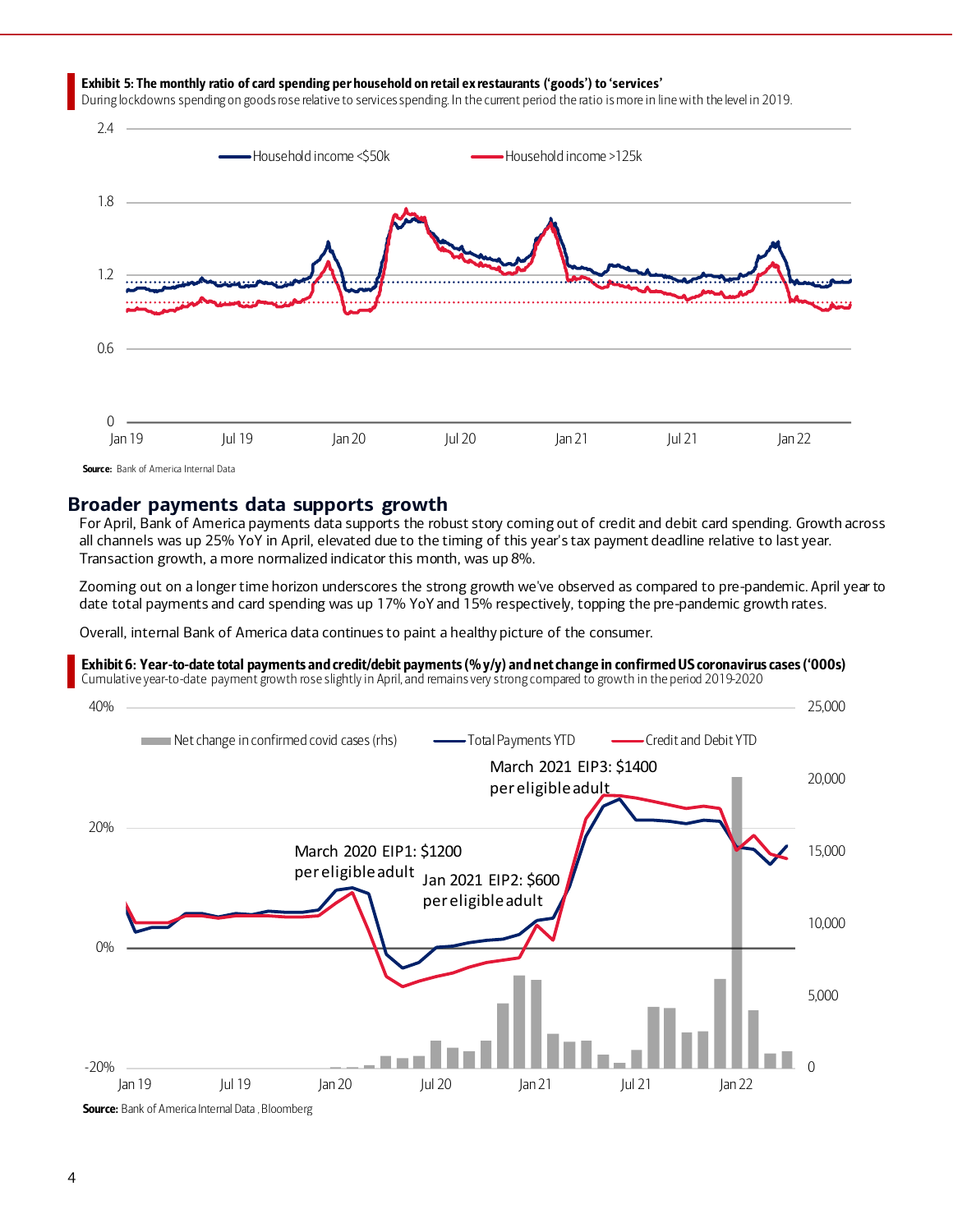# **Contributors**

### **David Tinsley**

Director, Bank of America Institute

# **Acknowledgments**

# **Yanghong Shao**

Senior Vice President, Global Risk Analytics

# **Ana Maxim**

Senior Vice President, Consumer and Small Business

# **Jonathan Kaplan**

Senior Vice President, Digital and Marketing

### **Methodology**

Selected Bank of America transaction data are used to inform the macroeconomic views expressed in this report and should be considered in the context of other economic indicators and publicly available information. In certain instances, the data may provide directional and/or predictive value. The data used are not comprehensive; they are based on aggregated and anonymized selections of Bank of America data and may reflect a degree of selection bias and limitations on the data available.

Total payments include total credit card, debit card, ACH, wires, billpay, person-to-person, cash and checks. The payments data represents aggregate spend from Retail, Preferred, Small Business and Wealth Management clients with a deposit account or credit card. Data is not adjusted for seasonality, processing days or portfolio changes, and may be subject to periodic revisions. Aggregate card spend is based on processing date while the 'per household' measure is based on transaction date.

Bank of America credit/debit card spending per household include spending from active US households only. Only card holders making a minimum of five transactions a month are included in the dataset. Spending from corporate cards are excluded. Data regarding merchants who receive payments are identified and classified by the Merchant Categorization Code (MCC) defined by financial services companies. The data are mapped using proprietary methods from the MCCs to the North American Industry Classification System (NAICS), which is also used by the Census Bureau, in order to classify spending data by subsector. Spending data may also be classified by other proprietary methods not using MCCs.

Additional information about the methodology used to aggregate the data is available upon request.

### **BofA US Consumer Confidence Indicator – methodology explained**

The survey data for the BofA Consumer Confidence Indicator (BCCI), produced by the BofA Global Research US Economics team, is collected online by survey company RIWI using "Random Domain Intercept Technology" (RDIT). This directs respondents who enter an incorrect or lapsed URL address to a randomized survey site. The individuals who make these errors should constitute a random and representative sample of the US online population. There may be advantages and disadvantages to this methodology.

The potential advantage is that RIWI is able to sample from hard-to-reach areas such as rural and underrepresented populations. Moreover, while the data collected are not a fully randomized sample, Matthias Schonlau and Mick P. Couper find in their paper (Statistical Science 2017, Vol. 32, No. 2, 279-292) that RIWI's methodology is a "near-probability" sample akin to "stopping passersby on the street for an interview on the spot".

One potential disadvantage of this method is that the survey collects less comprehensive personal data about respondents, meaning it is not possible to weight the sample with as many variables as some pollsters. That said, RIWI provides respondent weight values which are generated post-stratification to match the age and gender of the US population based on data from the Census Bureau. But there is a risk that the sample is skewed towards heavy internet users.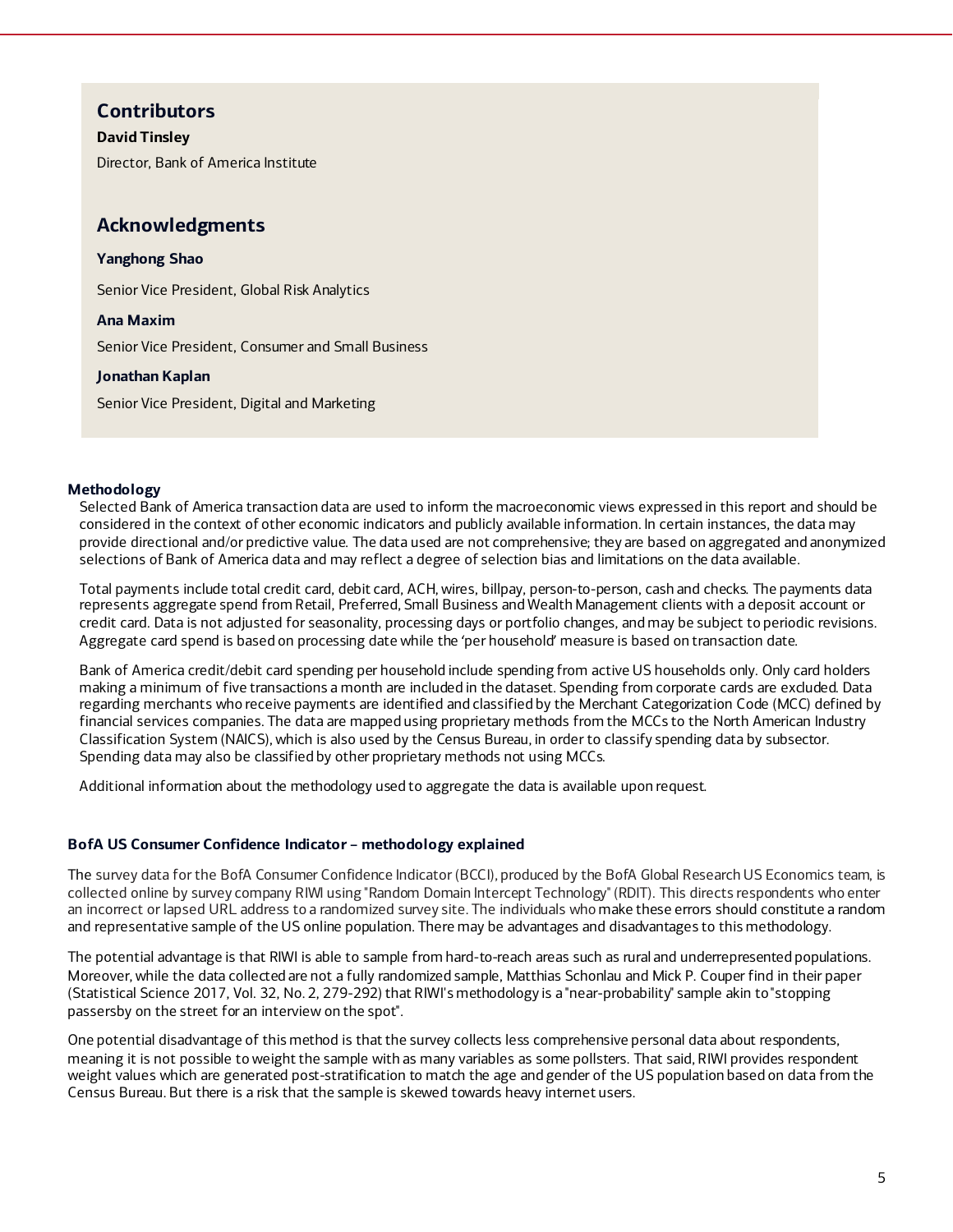Every survey method has advantages and disadvantages. At the least, the method employed is not currently used to construct a measure of US consumer confidence so it should provide a potentially useful alternative view.

The aim is to achieve approximately 2,500 responses per month for each question. However, because some respondents choose not to respond to all questions, it will not be possible to achieve the same sample size for every question. Moreover, the results that are conditioned on demographic factors may further reduce the sample size and not capture the full universe of responses. Under each chart, a note is made of the sample size that the analysis is based on each month. The confidence interval of the responses is wider for results based on a smaller sample. The survey period will usually run the full calendar month.

#### **Survey questions**

The full survey generally includes 10 questions each month: three nonrotating questions on current conditions and future expectation for personal finances and the economy (possible responses in italics) and a few questions on various topics such as Covid sentiment, supply shortages, financial/credit conditions, and the labor market.

#### **Nonrotating questions**

1. Over the past year, your financial position has:

*Improved a lot, improved a little, not changed, worsened a little, worsened a lot*

2. Compared to a year ago, the US economy has:

*Improved a lot, improved a little, not changed, worsened a little, worsened a lot*

3. Do you expect the US economy over the next 12 months to:

*Improve a lot, improve a little, not change, worsen a little, worsen a lot*

#### **Constructing the BofA US Consumer Confidence Indicator**

Answers to questions 2 and 3 are used to construct the USConsumerCurrent Conditions Indicator and US ConsumerExpectations Indicator, respectively.For each question, a daily diffusion index is calculated that is equal tothe sum of the share of respondents reporting a "positive"response (e.g. improved a lot or improved a little) and half of the share of respondents reporting a "neutral" response (e.g. not changed).

Each daily response is then weighted by the number of responses to total responses over the 28 day period to arrive at the diffusion index for the 28 day period. This therefore, emphasizes days where more responses are made rather than treating each day equally.

Finally, the BofA US Consumer Confidence Indicator is the simple average of the US Consumer Current Conditions Indicator and the US ConsumerExpectations. This indicator is useful as another measure of consumer confidence and is potentially advantageous to preexisting consumer confidence measures (e.g. Conference Board, University of Michigan) because it can be updated on a timelier basis.

In addition to the limitations noted above about the survey, the length of the survey is one potential limitation. Since the survey has only been conducted since 2018, there is not enough history to fully understand how this measure of consumer confidence could evolve over the business cycle.